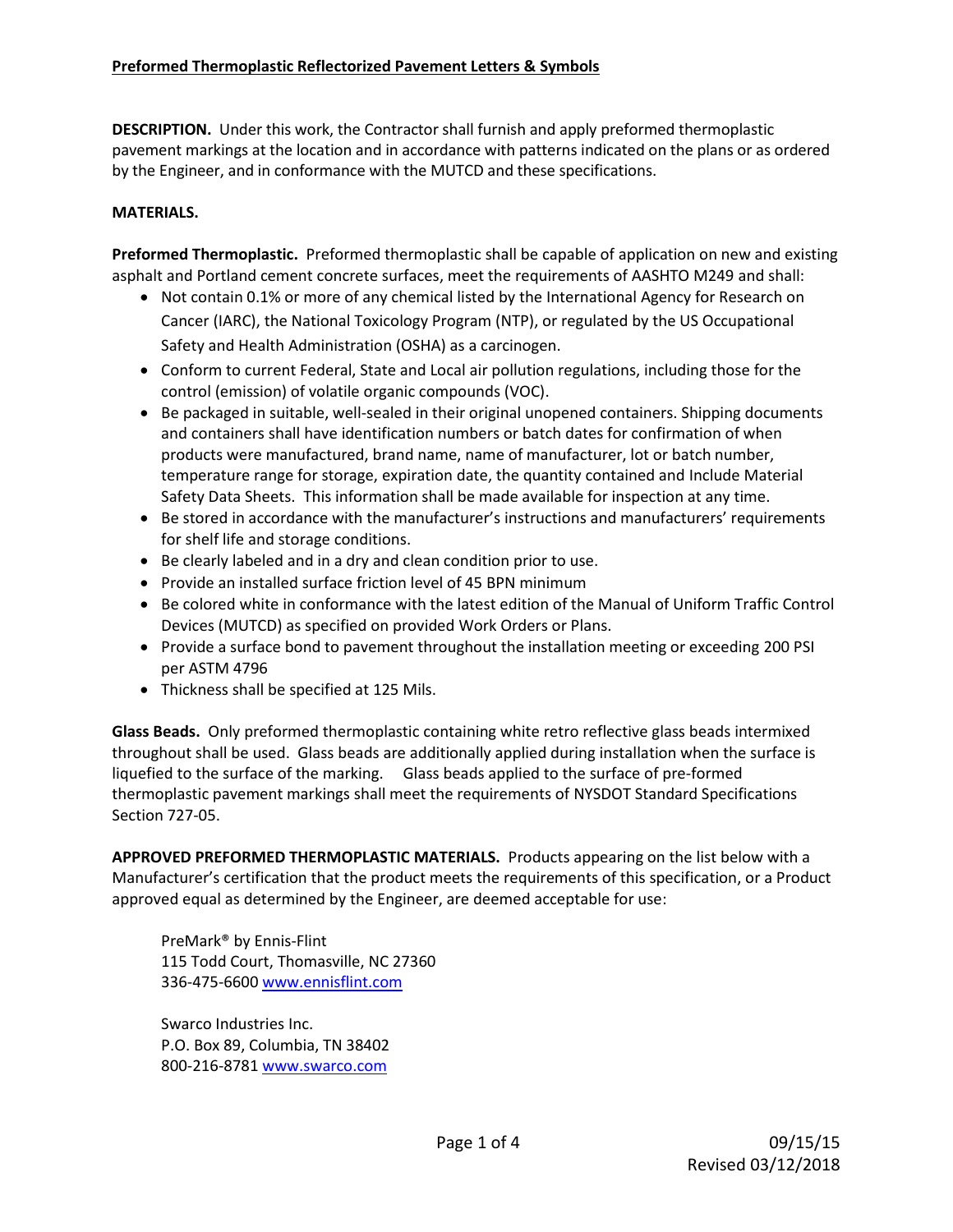Ozark Materials, LLC 591 Glendale Av, Greenville, AL 36037 334-213-2995 www.ozarkmaterials.net

Crown Technology, LLC 35 Industrial Park Drive Woodbury, GA 30293 706-553-7500 www. [crownthermo.com](file:///C:/Users/Jkosaka/AppData/Local/Microsoft/Windows/Temporary%20Internet%20Files/Content.Outlook/7XRDQ0GV/chrownthermo.com)

# **CONSTRUCTION DETAILS.**

**General.** All pavement markings and patterns shall be placed as shown on the Contract or Work Order documents and in accordance with the MUTCD.

Before any pavement marking work is begun, a schedule of operations shall be submitted for approval by the Engineer or his/her authorized representative. At least five (5) days prior to starting striping, the Contractor shall provide the Engineer with the preformed thermoplastic manufacturer's written instructions for use. These instructions shall include, but not be limited to, material mixing ratios and application temperatures.

When pavement markings are applied under traffic, the Contractor shall provide all necessary flags, markers, signs, etc. in accordance with the MUTCD to maintain and protect traffic, and to protect marking operations and the markings until thoroughly set.

The application of pavement markings shall be done in the general direction of traffic. Installation against the direction of traffic flow shall not be allowed.

The Contractor shall be responsible for removing, to the satisfaction of the Engineer, all tracking marks, spilled preformed thermoplastic, and preformed thermoplastic markings applied in unauthorized areas.

**Atmospheric Conditions.** Preformed thermoplastic pavement markings shall only be applied during conditions of dry weather and on substantially dry pavement surfaces. At the time of installation the pavement surface temperature shall be at or above manufacturer recommendations.

**Surface Preparation.** The Contractor shall clean the pavement and existing durable markings to the satisfaction of the Engineer. At the time of application, all pavement surfaces and existing durable markings shall be free of oil, dirt, dust, grease and similar foreign materials. A high volume air blower shall be used to clear dust and debris from the surface for all applications to be included in the unit cost for this item - except where water blasting for surface preparation is specifically called out on the Work Order as a payment item.

**Preformed Thermoplastic Application Equipment.** A heat torch for placement of markings and/or drying of pavement shall be the type recommended by the manufacturer of the preformed material. All application equipment shall be approved by the Engineer prior to the start of work.

**Application of Preformed thermoplastic Reflectorized Pavement Markings.** Preformed thermoplastic reflectorized pavement markings shall be placed at the width and pattern designated by the Contract Documents. Marking operations shall not begin until applicable surface preparation work is completed and approved by the Engineer, and the atmospheric conditions and pavement surface temperature are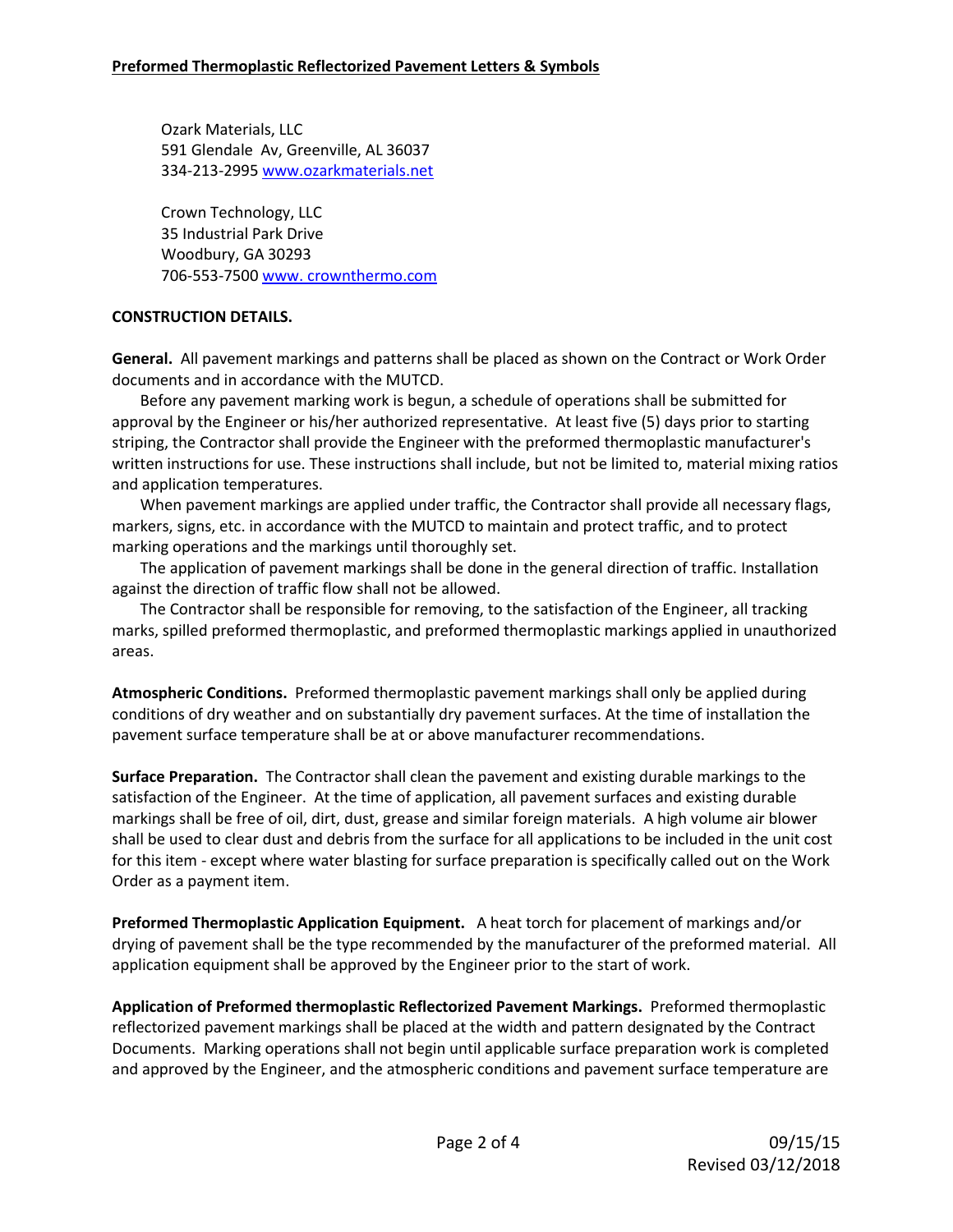# **Preformed Thermoplastic Reflectorized Pavement Letters & Symbols**

acceptable to the Engineer. If required by manufacturer, a heat torch shall be used to remove moisture and/or heat pavement surface to temperature indicated by manufacturer.

**Thermoplastic Primer**. All Portland cement pavement surfaces shall be primed. The primer shall be either a one-component or a two-component, cold or hot applied material of the type recommended by the manufacturer of the thermoplastic pavement marking material. At least five working days prior to the start of thermoplastic application, the Contractor shall provide the Engineer with the manufacturer's written instructions for primer application. The application of the primer shall be performed in accordance with the manufacturer's written recommendations which shall include the method of application, the application rate, and the drying time.

**Defective Preformed Thermoplastic Pavement Markings.** Preformed thermoplastic reflectorized pavement markings, which after application and setting are determined by the Engineer to be defective and not in conformance with this specification, shall be repaired. Repair of defective markings shall be the responsibility of the Contractor and shall be performed to the satisfaction of the Engineer as follows:

- 1. Insufficient glass bead coverage or inadequate glass bead retention. Repair Method. Prepare the surface of the defective preformed thermoplastic marking or the surface so the application surface shall be free of oil, dirt, dust, grease and similar foreign materials. Repair shall be made by removing and replacing the marking or by melting the surface and evenly reapplying glass beads with a shaker.
- 2. Uncured or discolored thermoplastic and/or insufficient bond (to pavement surface or existing durable marking).

Repair Method. The defective preformed thermoplastic marking shall be completely removed and cleaned to the underlying pavement surface and re-applied in accordance with the requirements of this specification.

Other defects not noted above, but determined by the Engineer to need repair, shall be repaired or replaced as directed by and to the satisfaction of the Engineer.

All work in conjunction with the repair or replacement of defective preformed thermoplastic reflectorized pavement markings shall be performed at the Contractor's expense.

**Personal Protective Equipment.** Follow all exposure, respiratory and personal protective equipment controls, handling and safety precautions and spill and disposal procedures as identified by s safety data sheets (SDS), labels and other manufacturer's recommendations for the products used.

**WORK ZONE TRAFFIC CONTROL (WZTC).** The Contractor is responsible for ensuring appropriate WZTC in compliance with the MUTCD appropriate for the dry time of the selected material applied. The Contractor is responsible to ensure adequate WZTC to prevent those walking, skating, bicycling, and driving from coming into contact with applied material that is still capable of being tracked. The Contractor shall be liable for such tracking and property damage should it occur.

**METHOD OF MEASUREMENT**. Payment for preformed letters and symbols will be based on a unit price, which is defined in the contract and the *Payment Factor Table* included in this specification.

**BASIS OF PAYMENT.** The accepted quantities of markings will be paid for at the contract unit price, which shall include the cost of furnishing all labor, materials and equipment to satisfactorily complete the work. The cost for maintaining and protecting traffic during the marking operations shall be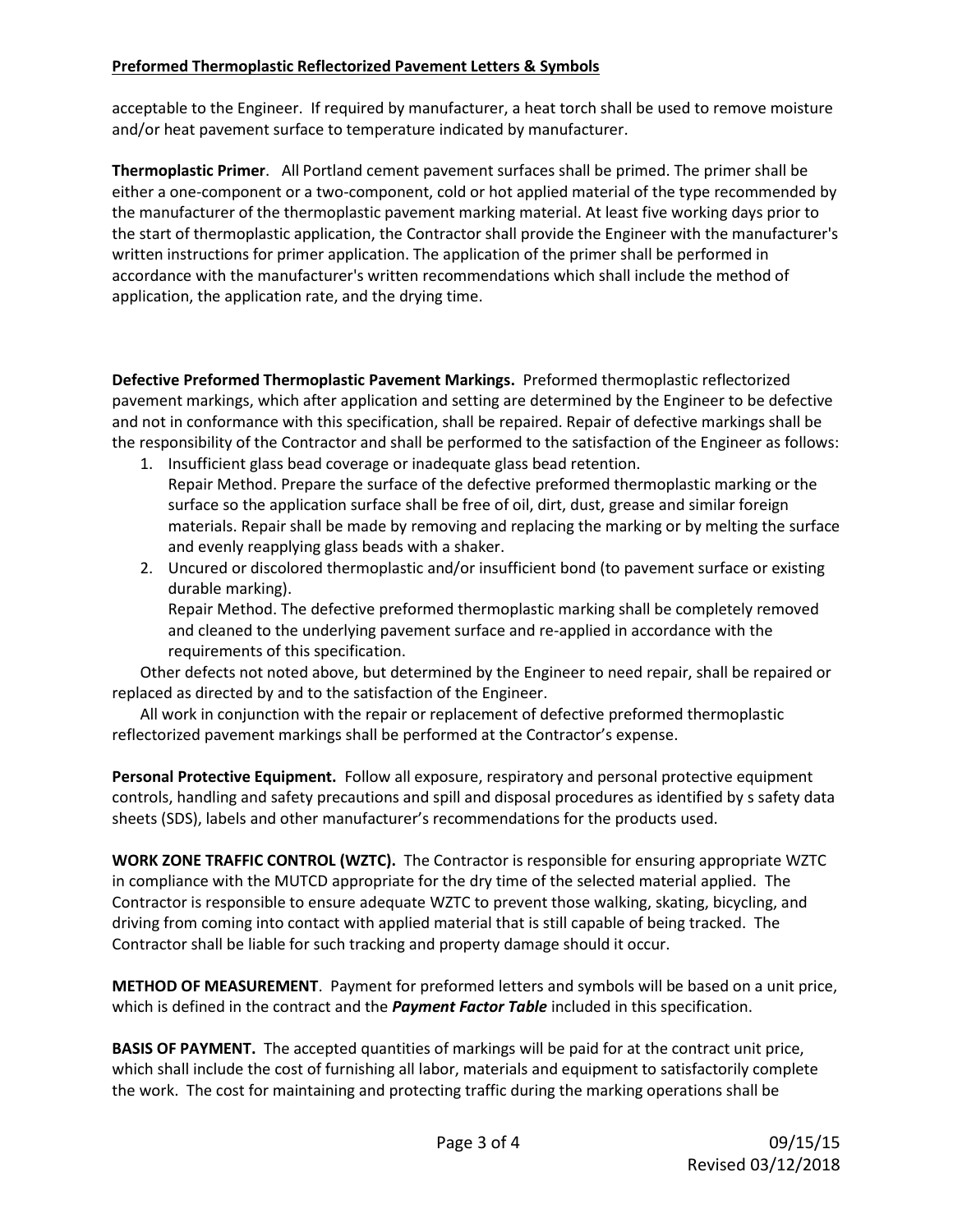#### **Preformed Thermoplastic Reflectorized Pavement Letters & Symbols**

included in the price bid. The cost of removal of concrete curing compounds and existing pavement markings will be paid under separate items and are not included in this item.

## *Payment will be made under:*

**Item Pay Unit** Preformed Thermoplastic Reflectorized Pavement Letters & Symbols Unit\*

\*See following page for table to be used in determining payment factor for preformed thermoplastic letters and symbols